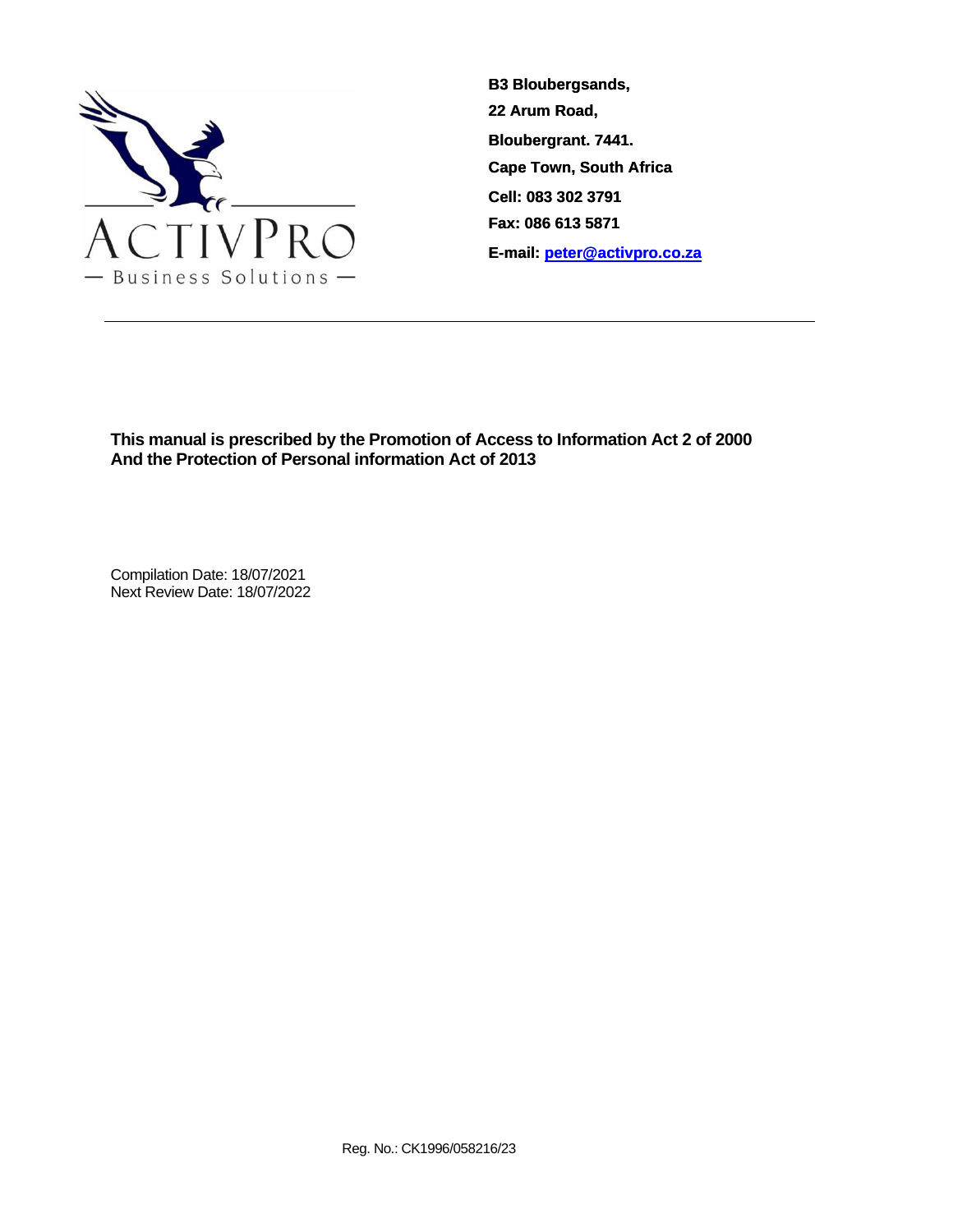

# Contents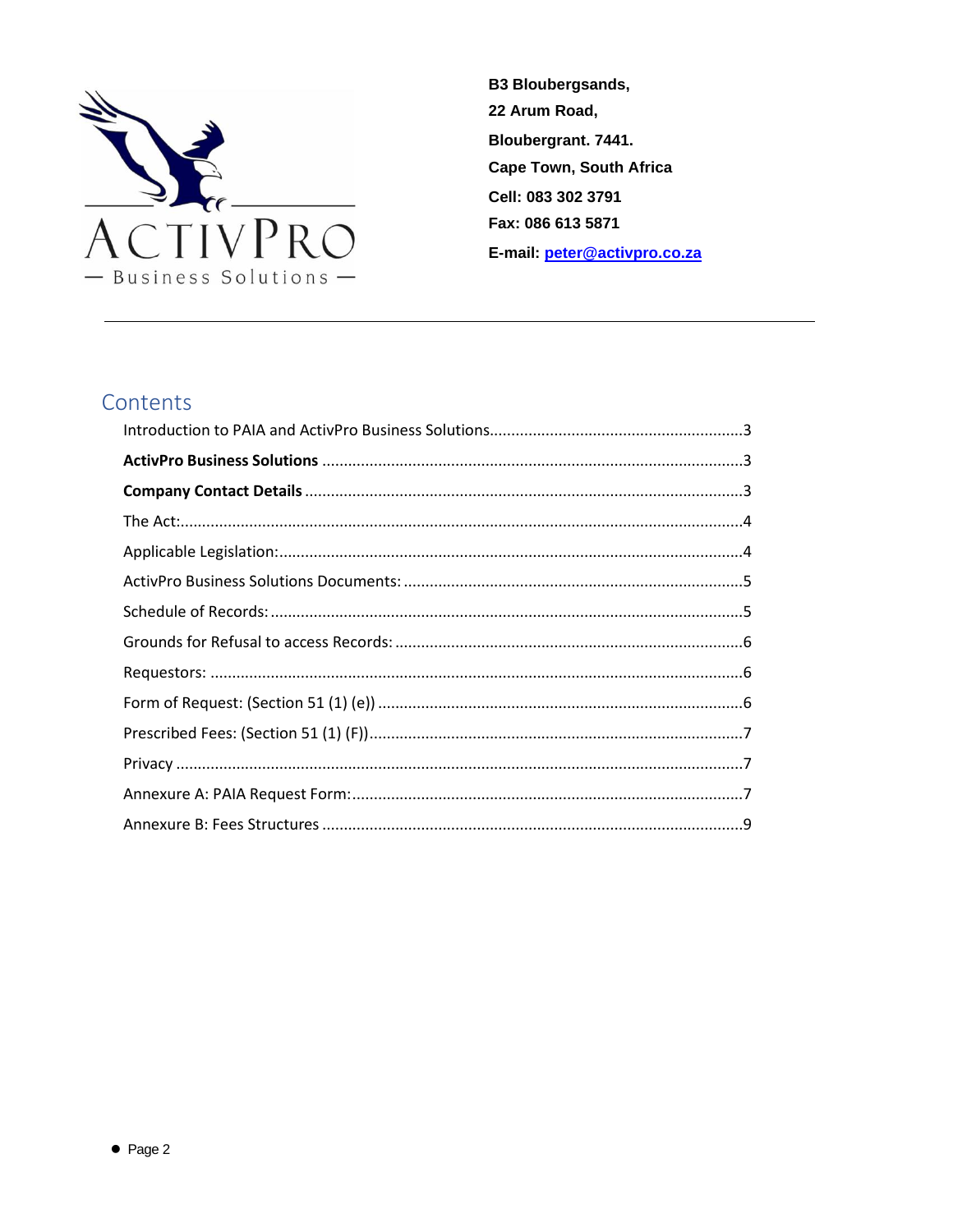

# <span id="page-2-0"></span>Introduction to PAIA and ActivPro Business Solutions

The Promotion of Access to Information Act, 2000 is a freedom of information law in South Africa. It gives the constitutional right of access to any information held by the State and any information held by private bodies that is required for the exercise and protection of any rights.

In order to promote effective governance of private bodies, it is necessary to ensure that everyone is empowered and educated to understand their rights.

Section 9 of the PAIA act recognises that such a right may have restrictions to the types of access that they may requests. These include but are not limited to

1. Limitations aimed at reasonable protection of privacy, commercial confidentiality, and good governance.

2. In a manner that balances the right to any other rights, including rights contained in the constitution.

### <span id="page-2-1"></span>ActivPro Business Solutions

We are B-BBEE consultancy that offers BEE services such as assisting companies with their BEE scorecard assessment and optimisation of their BEE points and BEE status Level. We assist with compilation of the documentation required by the verification agents for auditing. We also offer small business services such as feasibility studies, business plans, marketing plans and business mentoring.

### <span id="page-2-2"></span>Company Contact Details**:**

This section highlights the points of contact as designated by the company should a request be made in accordance to PAIA. Persons designated/duly authorized persons:

Requestor to contact the Information Officer or the Deputy Information Officer in the event of requesting such information in accordance with PAIA.

### **Information Officer details for request:**

Peter Ross Email: [peter@activpro.co.za](mailto:peter@activpro.co.za)

### **Physical Address:**

ActivPro Business Solutions B3 Bloubergsands, 22 Arum Road, Bloubergrant. 7441. CAPE TOWN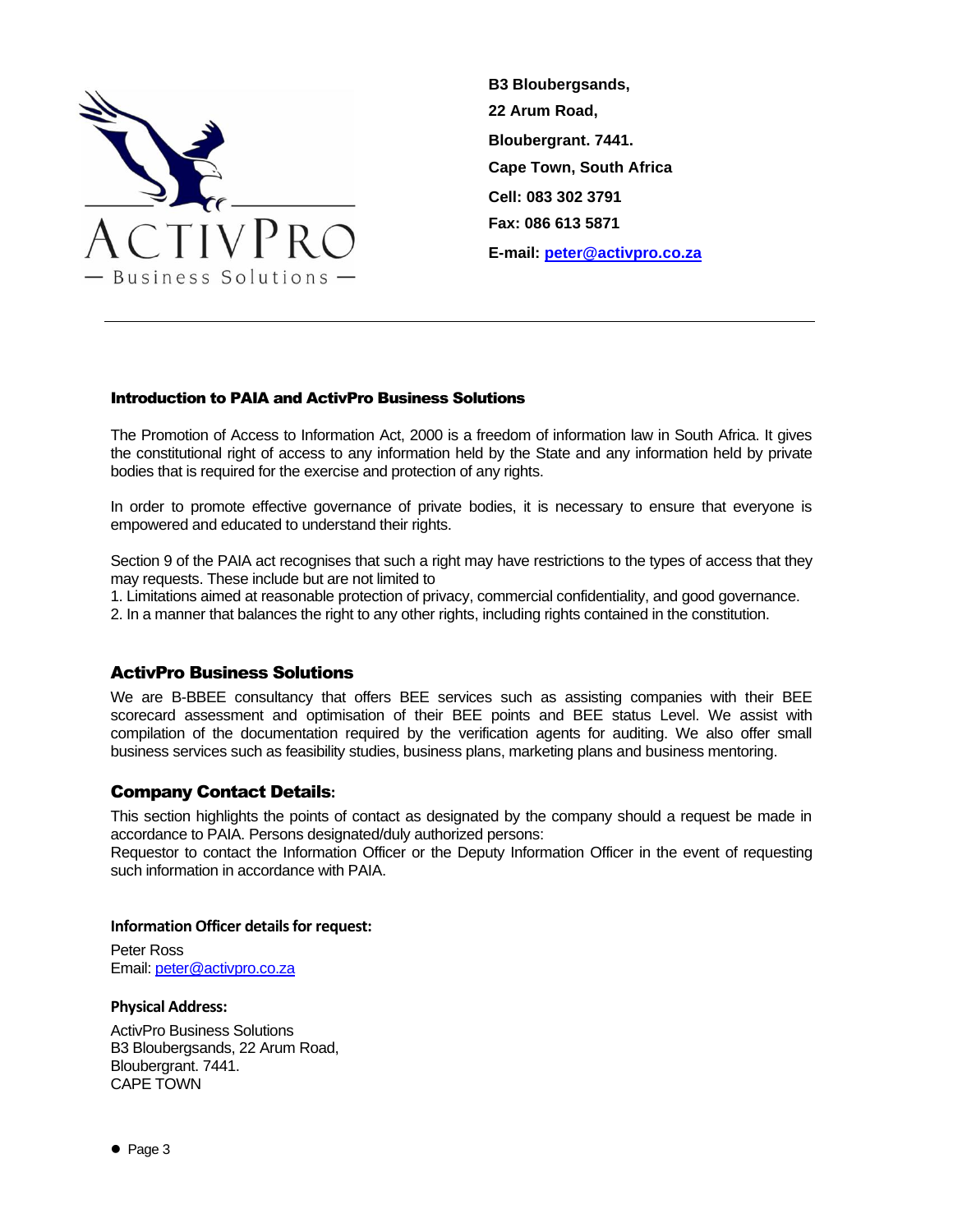

### The Act:

# <span id="page-3-0"></span>**This section describes the rights to the requester under the Promotion of Access to Information Act (PAIA) and the procedures to adhere to:**

The Act grants a requester access to records of a private body, if the record is required for the exercise or protection of any rights. If a public body lodges a request, the public body must be acting in the public interest.

Requests in terms of the Act shall be made in accordance with the prescribed procedures, at the rates provided. The Forms and Tariff are dealt with in paragraphs 6 and 7 of the Act.

Requesters are referred to the Guide in terms of Section 10 which has been compiled by the South African Human Rights Commission (SAHRC), which will contain information for the purposes of exercising Constitutional Rights. The Guide is available from the SAHRC.

The contact details of the Commission are:

Postal Address: Postal Address: Private Bag 2700, Houghton, 2041<br>Telephone Number: +27-11-877 3600 Telephone Number: Fax Number: +27-11-403 0625 Website: [www.sahrc.org.za](http://www.sahrc.org.za/)

# <span id="page-3-1"></span>Applicable Legislation:

This section highlights applicable legislation that to:

- Basic Conditions of Employment Act No 75 of 1997
- Companies Act No 61 of 1973
- Employment Equity Act No 55 of 1998
- Labour Relations Act No 66 of 1995
- Regional Services Council Act No 109 of 1985
- Skills Development Levies Act No 9 of 1999
- Skills Development Act No 97 of 1998
- Unemployment Contributions Act No 4 of 2002
- Unemployment Insurance Act No 63 of 2001
- Value Added Tax Act No 89 of 1991
- Intellectual Property Laws Amendment Act 2013
- Occupational Health and Safety Act 85 of 1993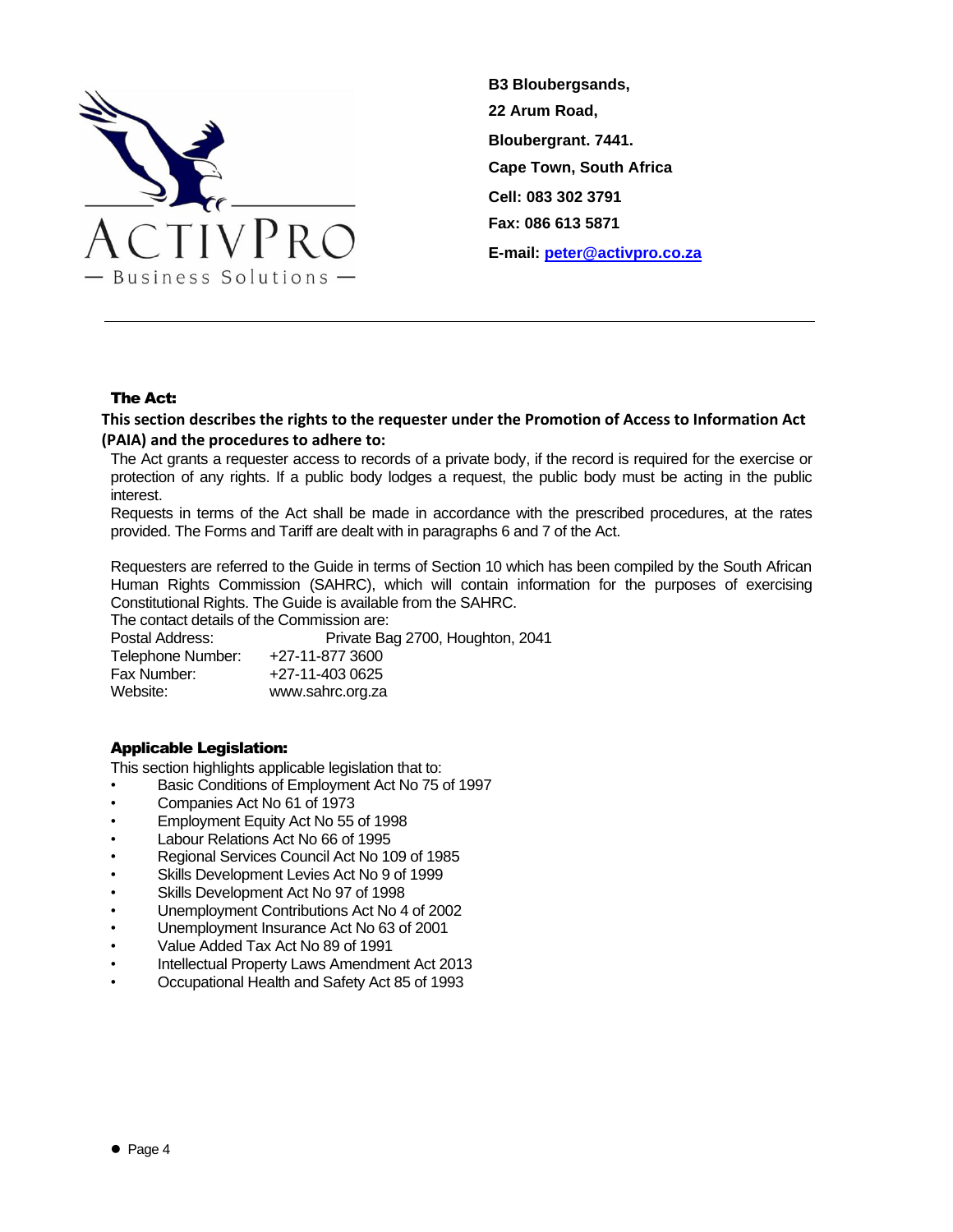

# ActivPro Business Solutions Documents:

# Schedule of Records:

<span id="page-4-1"></span><span id="page-4-0"></span>*This section highlights the various records that are kept with the company, their respective retention periods and accessibility to the records:*

| <b>Record Grouping</b>            | <b>Record</b>                             | <b>Length of Time</b>         | <b>Accessibility</b>                                    |
|-----------------------------------|-------------------------------------------|-------------------------------|---------------------------------------------------------|
| <b>General Business</b>           | Registration and                          | Permanently                   | Not accessible                                          |
| Records                           | <b>Incorporation Documents</b>            |                               |                                                         |
|                                   | Patents, trademark                        | Permanently                   | Not accessible                                          |
|                                   | registrations, copyright<br>registrations |                               |                                                         |
|                                   | <b>Property Records</b>                   | Permanently                   | Accessible via PAIA process with justifiable reason.    |
|                                   | Company Documents                         | Permanently                   | Accessible via PAIA process with justifiable reason     |
|                                   |                                           |                               |                                                         |
|                                   | <b>Tax Documents</b>                      | Permanently                   | Accessible via PAIA process with justifiable reason     |
| <b>Staff Documents</b>            | Staff Files - Employment                  | For length of employmentand 5 | Accessible through PAIA process                         |
|                                   | contract, employee personal               | years post                    |                                                         |
|                                   | details, bankingdetails,                  | termination/retirement/death  |                                                         |
|                                   | income tax                                |                               |                                                         |
|                                   | numbers, etc.                             |                               |                                                         |
| <b>Financial Business Records</b> | <b>Financial Statements</b>               | 5 years                       | Accessible via PAIA process with justifiable reason     |
|                                   | Tax Returns and Filings                   | 5 years                       | Accessible via PAIA process with justifiable<br>reasons |
|                                   | Audit Reports                             | 5 years                       | Accessible via PAIA process with justifiable reason     |
|                                   | Cash books                                | 5 years                       | Accessible via PAIA process with justifiable reason     |
|                                   | Charts of Accounts                        | 5 years                       | Accessible via PAIA process with justifiable reason     |
|                                   | Salaries/PAYE/UIF/SDL                     | 5 years                       | Accessible via PAIA process with justifiable reason     |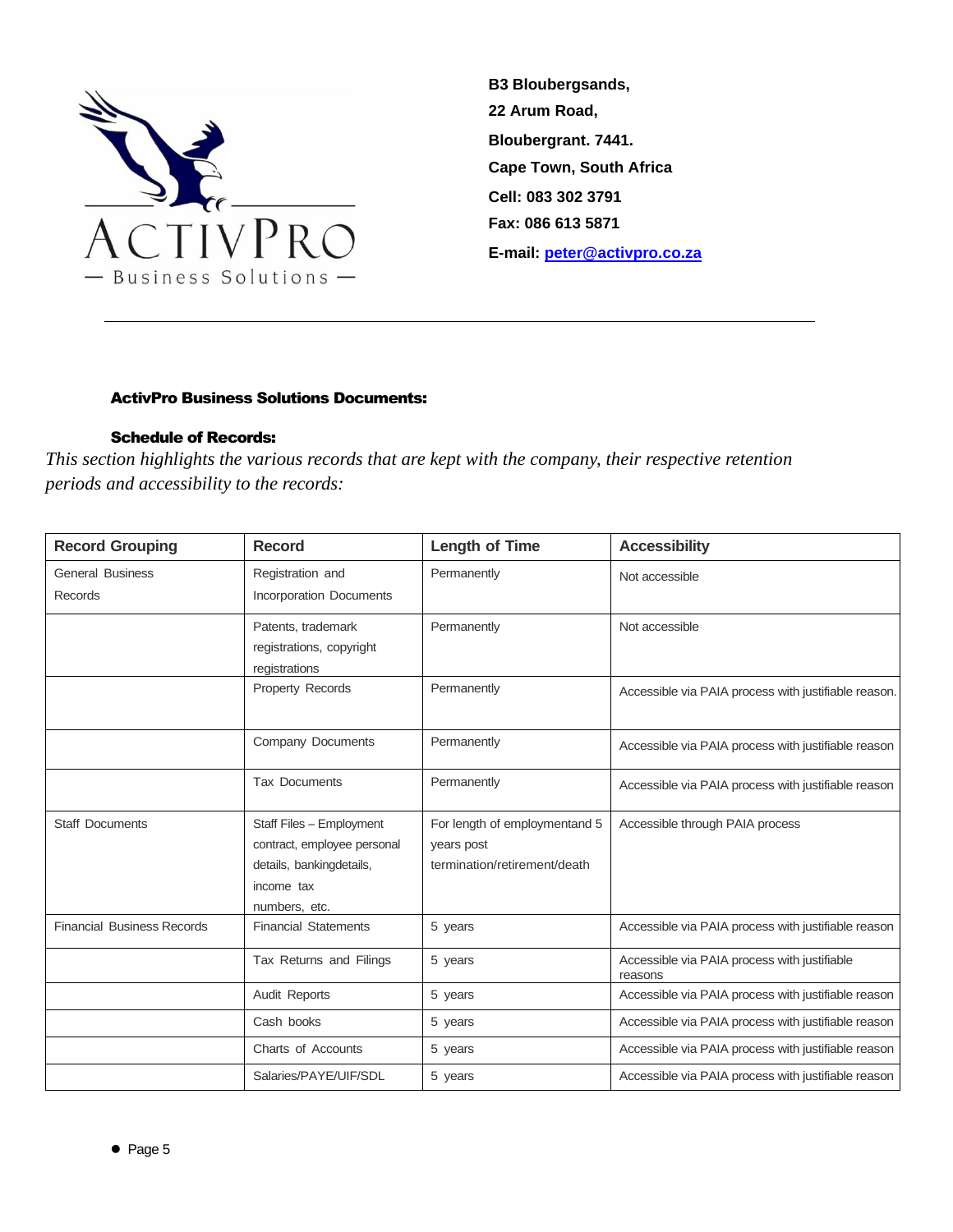

|                                | <b>Bank Reconciliations</b>                             | 5 years                                         | Accessible via PAIA process with justifiable reason     |
|--------------------------------|---------------------------------------------------------|-------------------------------------------------|---------------------------------------------------------|
|                                | Client Account Details -<br>invoices, credit notes etc. | 5 years                                         | Accessible via PAIA process with justifiable reason     |
|                                | Bank records and<br>statements                          | 5 years                                         | Accessible via PAIA process with justifiable reason     |
| Insurance Records              | Company Insurance<br>Details                            | Permanently or for length<br>of insurance cover | Accessible via PAIA process with justifiable reason     |
| Policies                       | <b>Policy Documents</b>                                 | Permanently                                     | Accessible via PAIA process with justifiable<br>reasons |
| General company<br>information | Website                                                 | Permanently                                     | In the public domain:<br>www.activpro.co.za             |

### <span id="page-5-0"></span>Grounds for Refusal to access Records:

ActivPro Business Solutions may refuse the request for Information and the basis thereof are noted below: 1. Mandatory protection of privacy of a third party that is a natural person.

2. Mandatory protection of Commercial information of a third party (e.g. trade secrets, financials, bound by confidentiality agreements.)

3. Mandatory protection of individuals and protection of property

4. Commercial Information the private body.

5. Request of information that is clearly frivolous or vexatious, or which involve unreasonable diversion of resources shall be refused.

### <span id="page-5-1"></span>Requestors:

There are two types of requestors:

**1. Personal requestors:** a personal requester is one who is seeking access to a recording containing personal information about the requestor; ActivPro Business Solutions shall assist with such request subject to the form of request.

**2. Other requestor:** This requestor is entitled to request access to information on their parties, however ActivPro Business Solutions is not obliged to do so unless lawfully bound by it, however, will review each request on a case-by-case basis.

### <span id="page-5-2"></span>Form of Request: (Section 51 (1) (e))

This section aims to highlight the process in which the requestor may go about requesting information from ActivPro Business Solutions:

To facilitate the processing of your request, kindly use the prescribed form in Annexure A of this manual. Address your request to the Information Officer as indicated in section 2 of this document.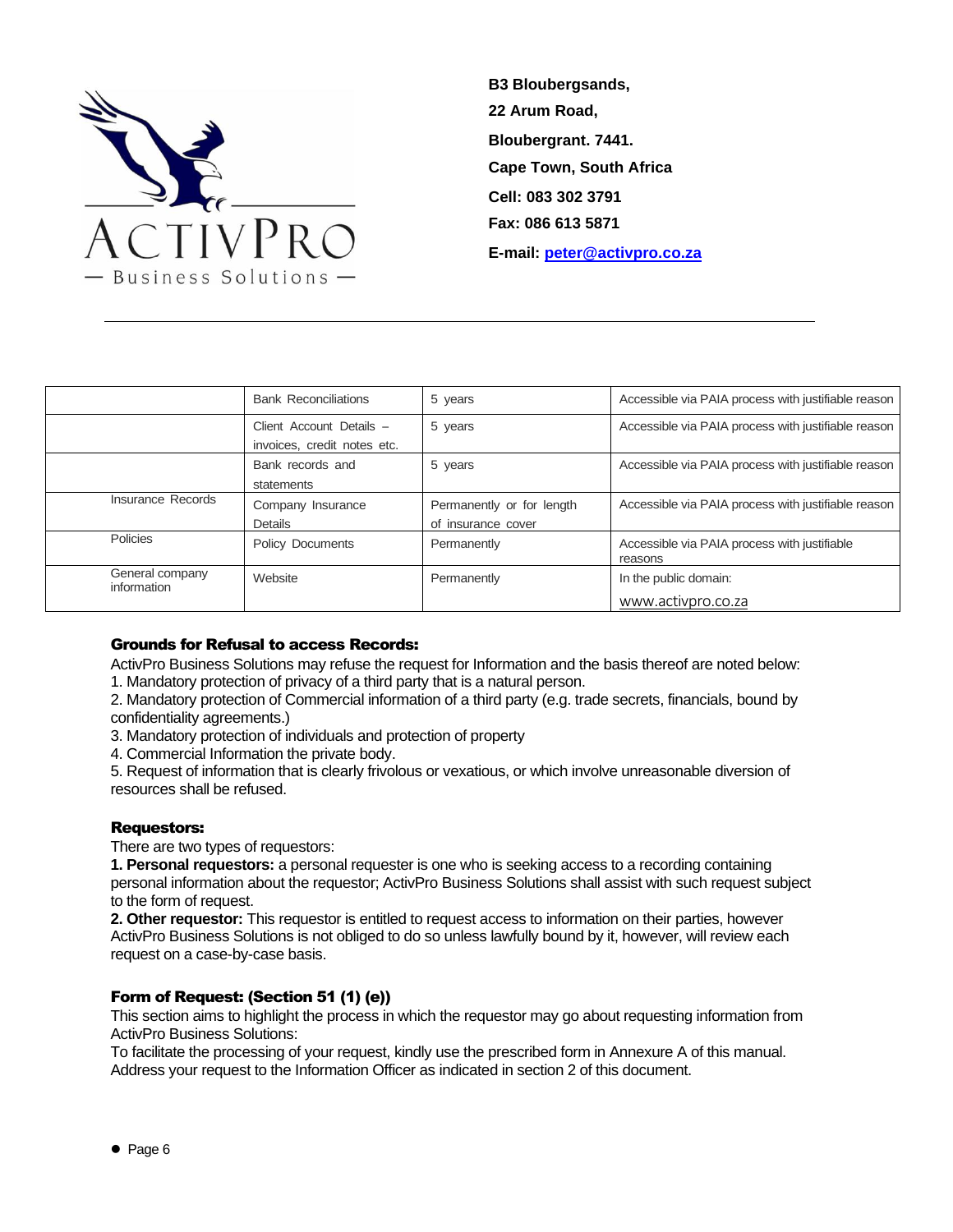

Provide sufficient details to enable ActivPro Business Solutions to identify:

- (a) The record(s) requested.
- (b) The requester (and if an agent is lodging the request, proof of capacity);
- (c) The form of access required;

(i)The postal address or fax number of the requester in the Republic;

(ii) If the requester wishes to be informed of the decision in any manner (in addition to written) and the particulars thereof;

(d) The right which the requester is seeking to exercise or protect, with an explanation of the reason the record is required to exercise or protect the right.

# <span id="page-6-0"></span>Prescribed Fees: (Section 51 (1) (F))

ActivPro Business Solutions reserves the right according to section 51 (1) (f) of the Act to charge a nominal fee. **Please refer to Annexure B.**

The following applies to requests (other than personal requests):

a. A requestor is required to pay the prescribed fees (R50.00) before a request will be processed.

b. If the preparation of the record requested requires more than the prescribed hours (six), a deposit shall be paid (of not more than one third of the access fee which would be payable if the request were granted).

c. A requestor may lodge an application with a court against the tender/payment of the request fee and/or deposit; Records may be withheld until the fees have been paid.

# <span id="page-6-1"></span>**Privacy**

In accordance with the Protection of Personal Information Act of 2013, Active Pro Business Solutions apply reasonable measures in accordance with the law in protecting Personal Information. In this process, we prescribe to our privacy standards as described in our POPI Policy and will ensure that whilst we follow the rule of law as prescribed by the Promotion of Access to Information Act, we will ensure that all records are secured during this process.

# <span id="page-6-2"></span>Annexure A: PAIA Request Form: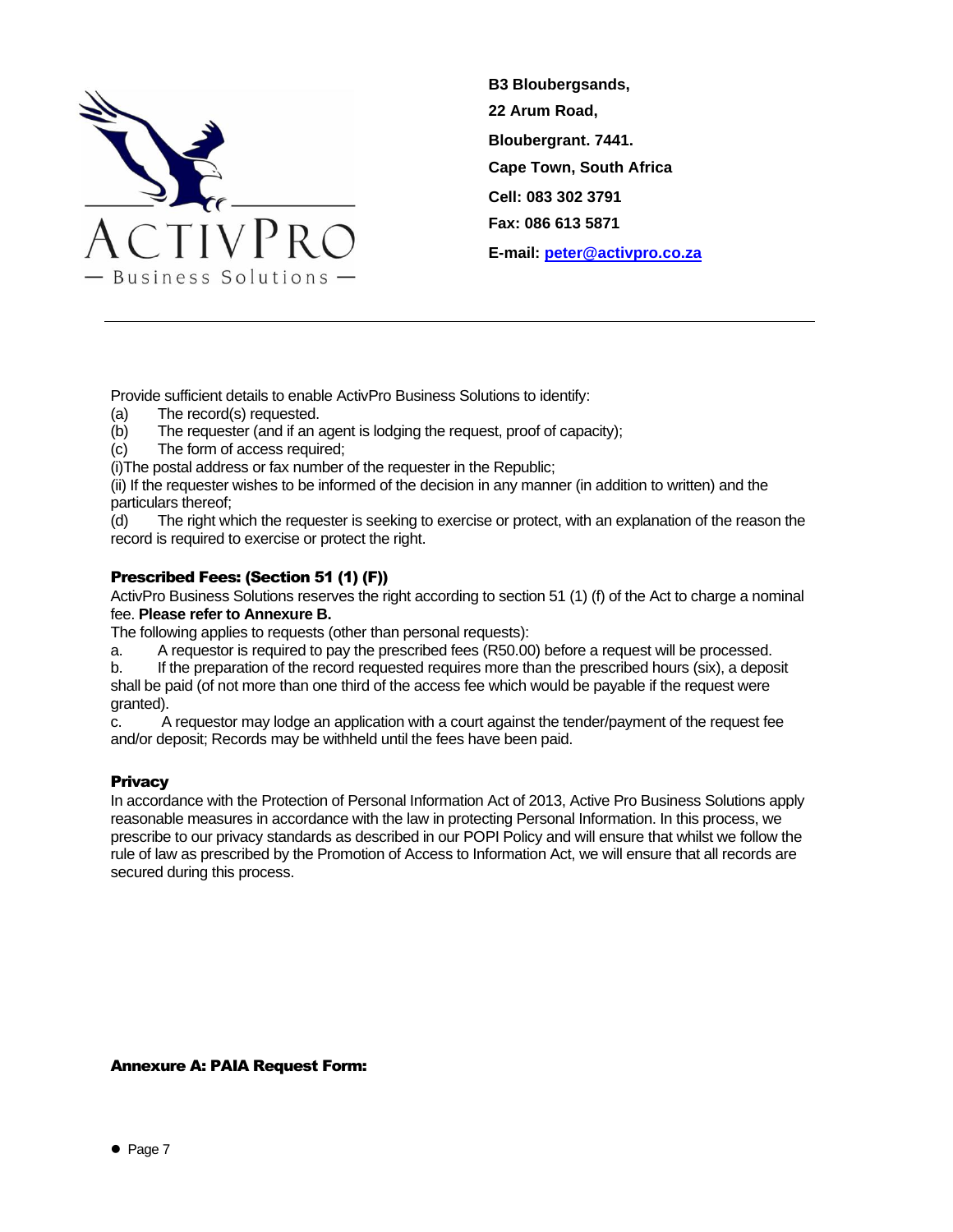



**J752** 

REQUEST FOR ACCESS TO RECORD OF PRIVATE BODY<br>REQUEST FOR ACCESS TO RECORD OF PRIVATE BODY<br>(Section 53(1) of the Promotion of Access to Information Act, 2000 (Act No. 2 of 2000))

A. Particulars of private body<br>The Head:

#### B. Particulars of person requesting access to the record

| (a) The particulars of the person who requests access to the record must be given below.<br>(b) The address and/or fax number in the Republic to which the information is to be sent must be given.<br>(c) Proof of the capacity in which the request is made, if applicable, must be attached. |  |  |  |  |  |  |  |  |  |  |  |  |
|-------------------------------------------------------------------------------------------------------------------------------------------------------------------------------------------------------------------------------------------------------------------------------------------------|--|--|--|--|--|--|--|--|--|--|--|--|
|                                                                                                                                                                                                                                                                                                 |  |  |  |  |  |  |  |  |  |  |  |  |
| Full names and surname:                                                                                                                                                                                                                                                                         |  |  |  |  |  |  |  |  |  |  |  |  |
|                                                                                                                                                                                                                                                                                                 |  |  |  |  |  |  |  |  |  |  |  |  |
| Identity number:                                                                                                                                                                                                                                                                                |  |  |  |  |  |  |  |  |  |  |  |  |
| Postal address:                                                                                                                                                                                                                                                                                 |  |  |  |  |  |  |  |  |  |  |  |  |
| Telephone number:                                                                                                                                                                                                                                                                               |  |  |  |  |  |  |  |  |  |  |  |  |
| E-mail address:                                                                                                                                                                                                                                                                                 |  |  |  |  |  |  |  |  |  |  |  |  |
| Capacity in which request is made, when made on behalf of another person:                                                                                                                                                                                                                       |  |  |  |  |  |  |  |  |  |  |  |  |
| C. Particulars of person on whose behalf request is made                                                                                                                                                                                                                                        |  |  |  |  |  |  |  |  |  |  |  |  |
| This section must be completed ONLY if a request for information is made on behalf of another person.                                                                                                                                                                                           |  |  |  |  |  |  |  |  |  |  |  |  |

| Full names and surname: |  |  |  |  |  |  |  |
|-------------------------|--|--|--|--|--|--|--|
| <b>Identity</b>         |  |  |  |  |  |  |  |